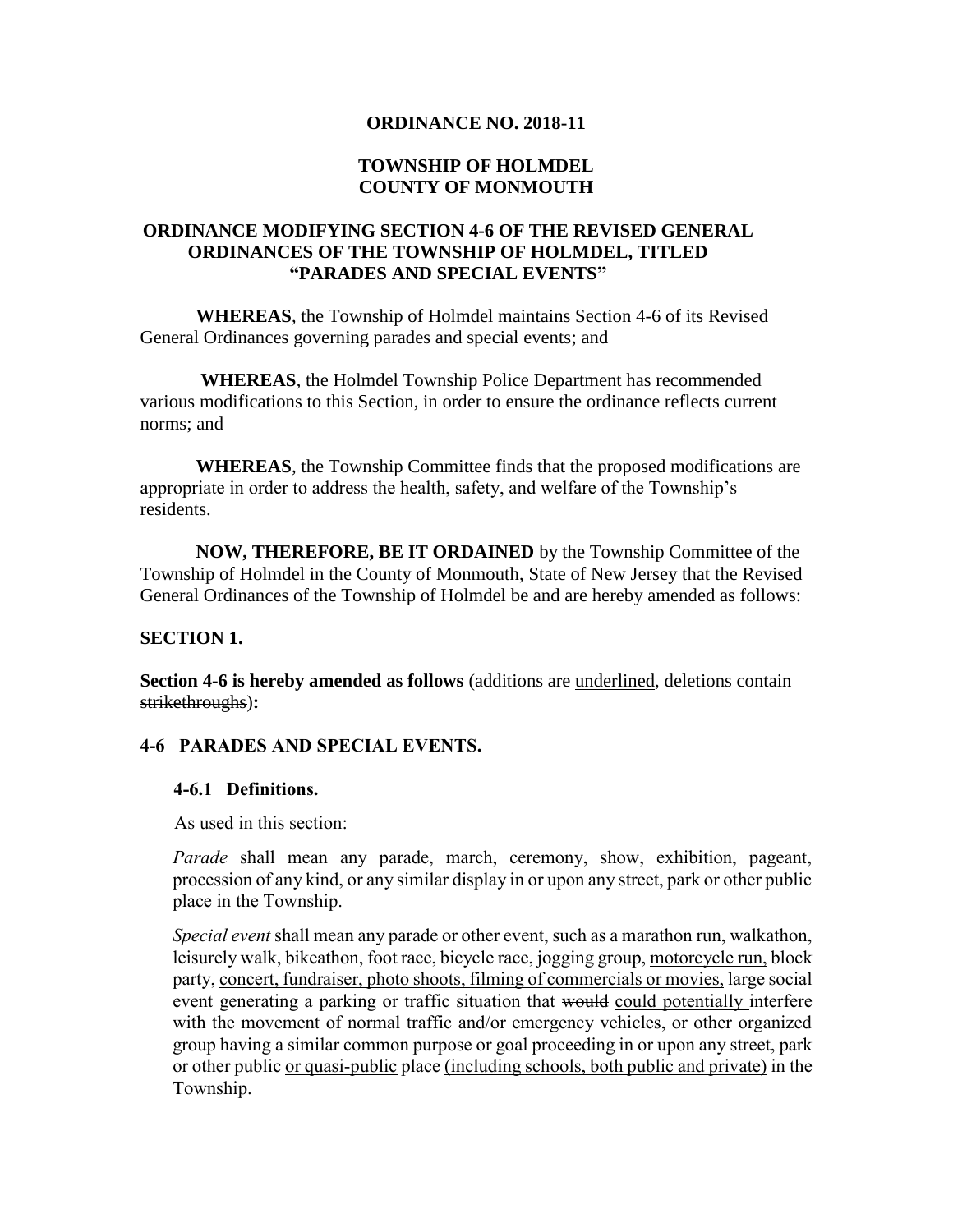# **4-6.2 [NO CHANGES]**

## **4-6.3 Application Procedure, Fees and Contents.**

a. An application for a permit to conduct a parade or special event shall be made to the Holmdel Township Police Department, in writing, by the person or persons in charge of or responsible for such parade or event. The application request shall be filed at least forty-five (45) days before the scheduled date of the parade or event, except for block party requests, which shall be filed fifteen (15) days before.

b. A fee of five fifty  $(\$5.00)$  (\$50.00) dollars shall accompany such request, and shall be used to reimburse the Township for its administrative costs in issuing a permit. The Township may waive the fee for permits issued to non-profit organizations.

- c. Such application for a permit shall contain the following information:
	- 1. The name, address and telephone number of the person requesting the permit.
	- 2. The name and address of the organization or group he/she is representing.
	- 3. The name, address and telephone number of the person(s) who will act as chairperson of the parade/special event and be responsible for the conduct thereof.
	- 4. The number of monitors staff and support personnel to be provided and the identifying clothing, signs, badges or symbols to be used or worn by the monitors staff and support personnel.
	- 5. The purpose of the event, the estimated number of persons to participate and otherwise attend and the number and type of vehicles, if any, to participate.
	- 6. The date the event is to be conducted, which will include an alternate rain date, if any, and the commencing and terminating times.
	- 7. The location of the parade/special event, and the plans for assembly and dispersal of the participants.
	- 8. Whether or not any music will be provided, either live or recorded.
	- 9. The number, types and locations of all loudspeakers and amplifying devices to be used.
	- 10. Whether any admission fee will be charged for participating in the parade/special event.

d. Any major changes in the activity from what was specified in the original application (date, route, time, etc.) will necessitate a reapplication to be instituted by the applicant and an additional fee.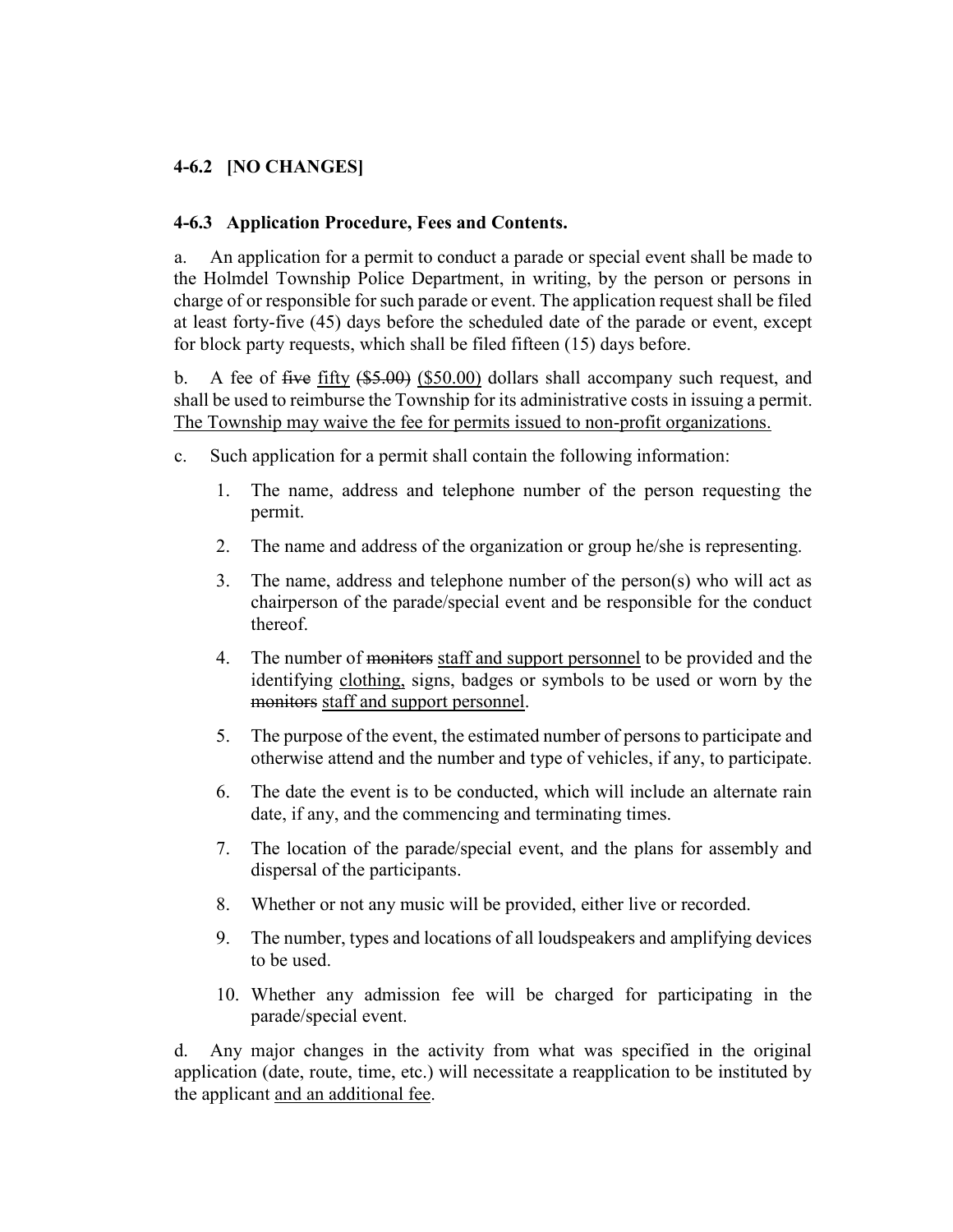# **4-6.4 Issuance of Permit. [NO CHANGES]**

## **4-6.5 Miscellaneous Provisions.**

a. The Police Department in denying any application for a parade/special event permit shall be empowered to authorize the conduct of such parade or special event of a duration, on the date, at a time or of a route and with a number of participants different than that named by the applicant. Any applicant desiring to accept an alternate permit shall, within three (3) days after notice of the action of the Police Department, file a written notice of acceptance with the Police Chief. An alternate parade/special event permit shall conform to the requirements of and shall have the effect of a parade permit under this section.

b. The Police Department shall be prohibited from the approving of more than one (1) parade/special event permit for any one (1) twenty-four (24)-hour period. This twenty-four (24)-hour period shall run from 12:01 a.m. to 12:00 midnight. Where there is more than one (1) parade/special event application for the same date, the application received first in time will be considered first. granted the parade/special event permit, provided that all of the conditions of this section are complied with. The Police Department shall have the authority to grant a special event permit for more than one (1) block party or large social event for any one (1) twenty-four (24)-hour period unless it determines that such action will violate the standards set forth in subsection  $4-6.3.$ 

c. For the purpose of public safety and welfare, the Chief of Police may order the temporary closing of streets during the parade/special event and shall direct the posting of proper warning or directional signs in connection therewith.

d. Any permit granted under this section shall contain a guarantee from the applicant that the areas used for the parade/special event shall be cleaned up as soon after the conclusion of the parade/special event as is reasonably possible. This cleanup shall include, but not be limited to, such items as refreshments, signage, and any litter or debris generated from the parade/special event. (1976 Code § 55C-5; Ord. No. 16-83)

## **4-6.6 Indemnification; Costs for Police Protection.**

a. The holder of a parade/special event permit shall agree in writing to indemnify and hold harmless the Township, its servants, agents and employees from any claims caused by the activity covered in such permit. The holder of such permit shall present to the Chief of Police a certificate of insurance in advance of the event, which will provide indemnification in a form acceptable to the Township.

b. If the Chief of Police deems it necessary to have additional Police Officers made available for the purpose of preserving the public safety and welfare during the course of any the parade/special event, then he/she shall so advise the applicant at the time of issuing the permit. If additional expenses or costs are incurred for the purpose of